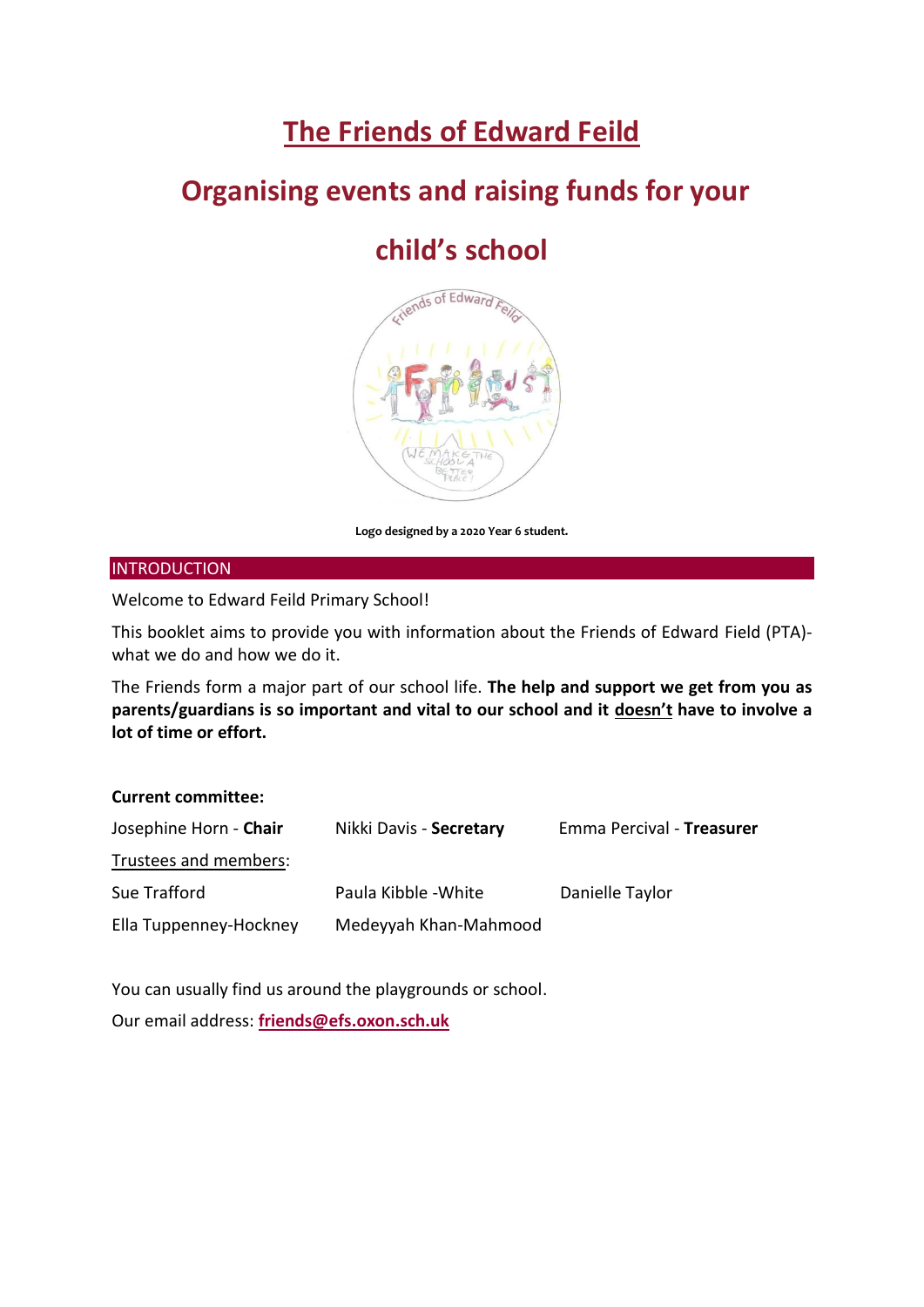#### **WHY DO WE HAVE A FRIENDS ASSOCIATION?**

As we all know schools' finances continue to be stretched so having the support of a Parent Association is more important than ever and the funds raised by the Friends are used wisely to help enhance our children's education experience and the school's facilities.

In its time **the Friends have raised thousands of pounds**, which has been spent on equipment and resources such as our much-loved, and well used, forest school area, iPads, Chromebooks and the newly refurbished pond area to name a few. This last year we have focused on raising a huge amount to have a running track installed around our playing field.

However, our Parent Association is more than just about fundraising. We help **provide closer links between home and school,** and it is an excellent way to bring parents, staff and friends together socially in support of our school. We hold events throughout the year such as discos, movie nights, raffles, after-school cake or ice cream sales, Mother's and Father's Day gift sales, fireworks and usually a bigger event in the summer.

All parents and members of the school community are encouraged to get involved, no matter how much time you can offer **regularly, occasionally or even just once a year**. We'd love to have you on board, to register your interest to get involved simply grab us in the playground or send us an email on **[friends@efs.oxon.sch.uk.](mailto:friends@efs.oxon.sch.uk)**

#### HOW WE RAISE MONEY & HELPING OUT

We raise money in lots of different ways. Most of our funds are raised through events that we run, some of which were mentioned above. We try and respond to the children's requests for events - it is great to see them having fun at the events or enjoying using a piece of new equipment that the Friends have raised money for. We are always keen for parents to suggest events too!

**Donations from parents are extremely important**. You can donate time, money, items for sale, raffle prizes or offers of services and skills. Offering to **help at events** or at other times during the year is so valuable.

We are also members of **Easyfundraising.co.uk**, and **Amazon Smile** whereby you can raise funds through your normal shopping at no extra cost to you. We urge you to have a look and see for yourselves what an easy process this is and how every little bit raised together can achieve quite a lot - we have already managed to raise over £600 from this! Simply sign up to **Easyfundraising.co.uk and search for 'Edward Feild Primary School, Kidlington' (that's us, the Friends) and look for 'The Friends of Edward Field' on Amazon Smile.** 

We are very conscious that with a relatively small school community, the demands are often not as widely spread as in larger schools, and because of this, we try to raise our funds from as many different sources as possible.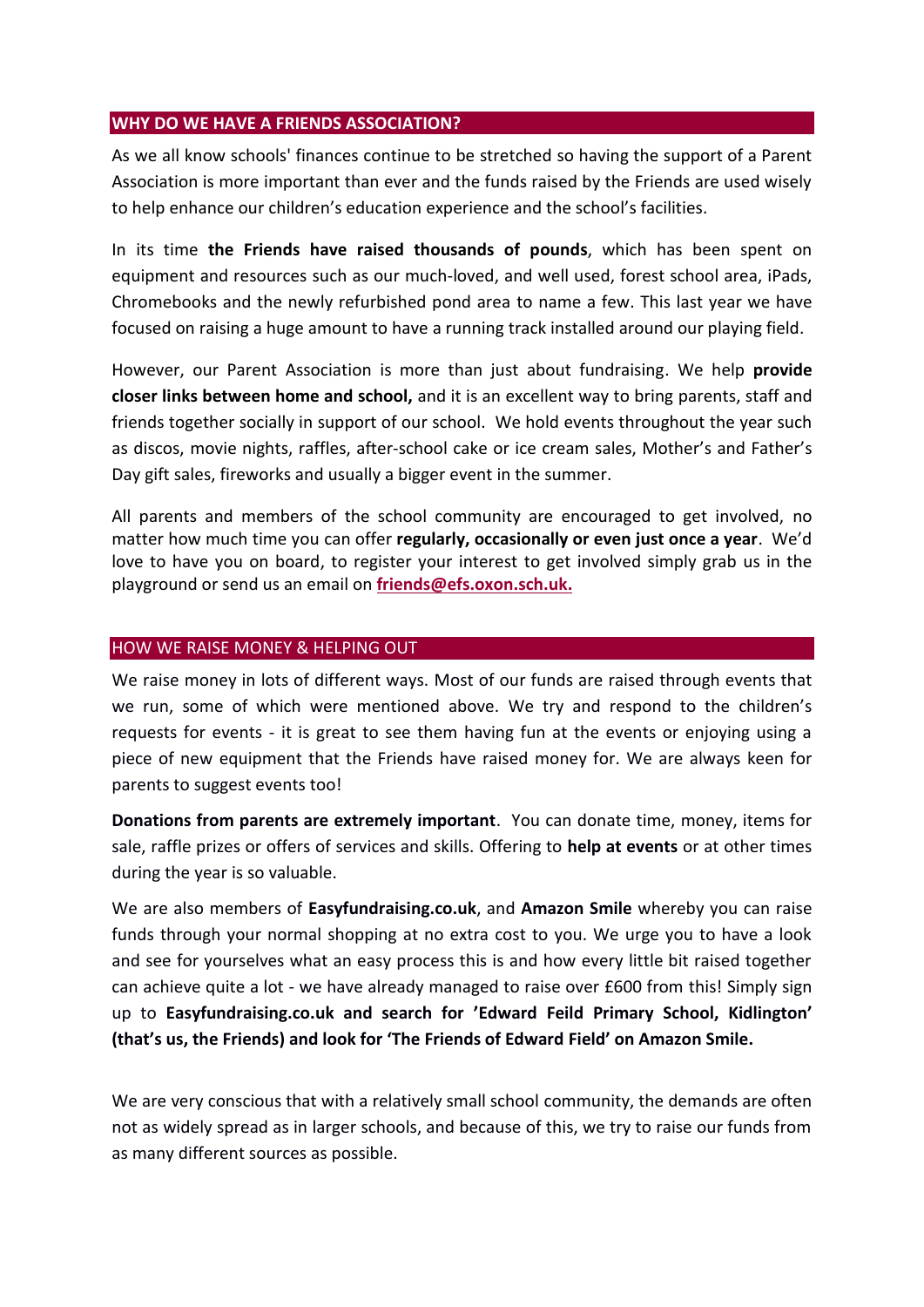#### CHARITABLE STATUS

**We are a Charity** registered with the Charity Commission for England and Wales. Our registered Charity Number is: 1171578. Being a registered charity enables us to:

- receive charitable donations from local and national companies
- apply to **grant-making** charitable trusts; most charitable trusts will give grants only to groups formally recognised as charities
- receive **donations** made through payroll giving and company matched giving schemes
- apply for **Gift Aid**

As a registered charity we are required to hold an AGM which we do at the beginning of each school year. The AGM provides an opportunity for all parents to come along and hear in more detail about; the events we have run, the funds we have raised, how the money has been spent and the work of the Committee.

It is also the occasion when we elect the new key roles in the committee*.* It is usually a very short event and allows you to meet other parents of the school and an opportunity to ask questions and share your fundraising ideas with us.

## HOW WE GET INFORMATION TO YOU

Friends' information about upcoming events is always included in the **weekly** Friday school **newsletter**.

We also have our own **Facebook** group '**Friends of Edward Feild'**, which we use to post information about any **Friends related events**. We find this method quite useful when we need to get information out quickly.

We have a secure Parent Association website [\(www.pta-events.co.uk/foef\)](http://www.pta-events.co.uk/foef) that allows access only to approved members in order to inform parents/guardians of various events being put on by the Friends and of any relative news. This is also how we **sell tickets** for our events **and how parents/guardians can volunteer to help.**

## FRIENDS OF EDWARD FIELD FACEBOOK POLICY

The Friends' Facebook group - **Friends of Edward Feild-** is open to all parents, carers and staff of Edward Feild School ONLY. It is not open to others to protect the privacy of our school children. It is used for discussing fundraising and social events connected to the school. Please use the page in a positive manner.

This is a moderated page/group and the PTA committee members reserve the right to remove any posting.

THIS PAGE IS **NOT** MODERATED BY THE SCHOOL and as such any school related concerns should be taken to the school directly.

We have created a simple list to help you use this resource correctly.